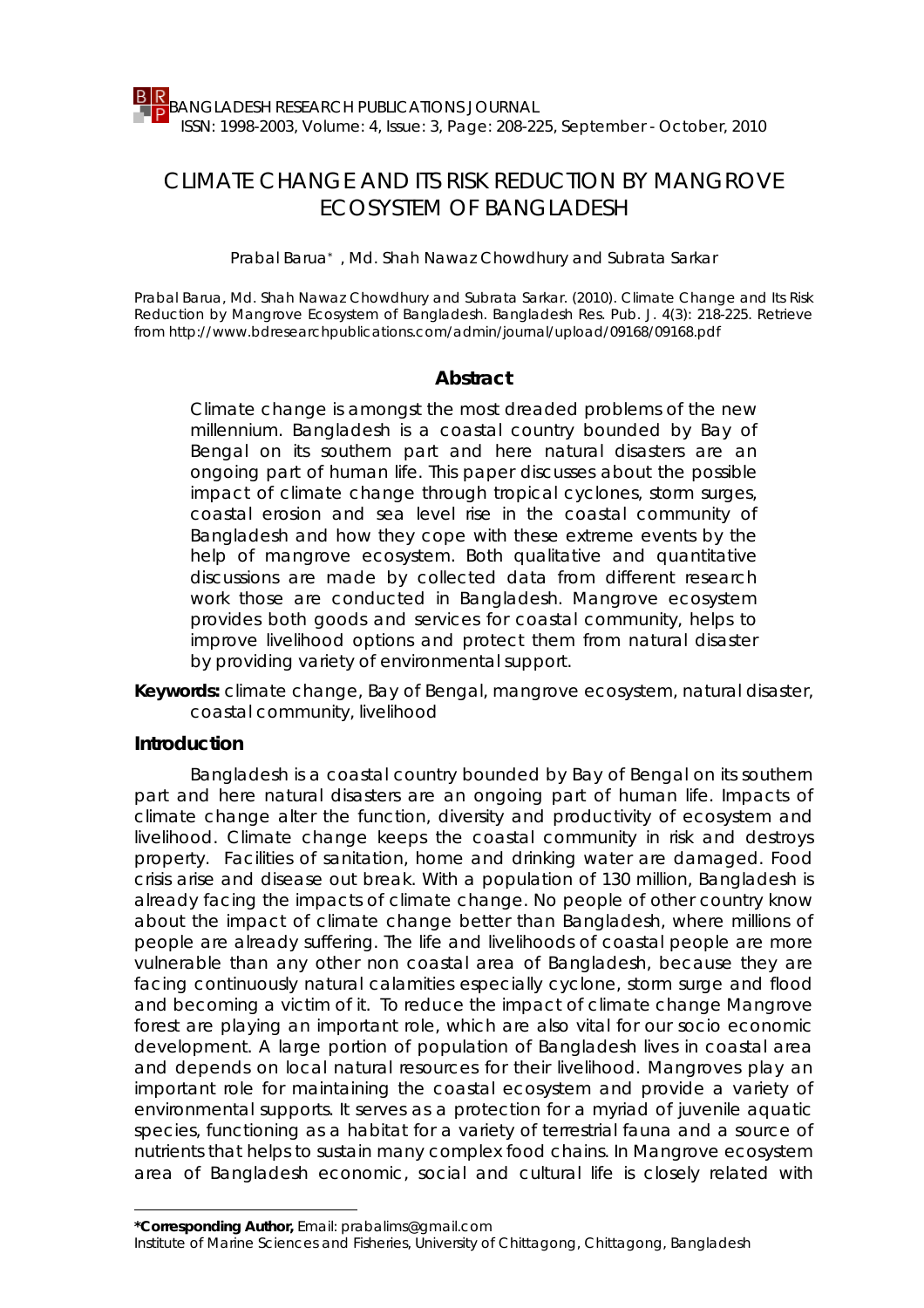Mangrove flora and fauna, its lunar and tidal and seasonal cycles and their associated fish, shrimp and crab. Mangrove vegetation shield coastline from cyclone, storm surge and other natural disaster by reducing the wave energy and stabilize sediment.

## **Methodology**

### *Data Collection and analysis*

Semi-structured interview with five stakeholders groups e.g. fishing community, forest officers and staffs, local administrators (chairman & members of union parisad), local residents, and elite persons (school teacher, respectable elders) were done in the study period for collection the information about the state of forest and status of dwellers livelihood. The collected data were synthesized and the useful data were extracted for study,

Participatory appraisal involves a series of qualitative multidisciplinary approaches to learn about local level conditions and local peoples' perspectives. Rapid Participatory Rural Appraisal (RRA/PRA) was carried out using field observations and community level group meeting with different stakeholder groups in the adjacent forest areas from March to October, 2008 in order to gather primary information following the approaches of Pido (1995), Pido *et al.* (1996), Townsley (1996), IIRR (1998) and Hossain *et al.* (2004) and also to know the available resources of the mangrove areas as well as their importance for community livelihoods. Direct observation prevents rapid appraisal from being misled by myth (Chambers, 1980) and it often provides more valid and less costly information than other research methods (KKU, 1987). Group meetings with local communities are the important way of learning about local conditions and resources (Pelto and Pelto, 1978).

## **Results and Discussion**

Mangrove is a type of forest growing along tidal mudflats and along shallow water coastal area extending inland along rivers, streams and their tributaries where the water is generally brackish. The mangrove ecosystem is dominated by mangrove trees and act as primary producer. About 587,380 ha of natural mangroves and 100,000 ha planted mangroves are supported by the coastal area of Bangladesh and locally known as *Perabon*. The Sundarban, major continuous block of mangroves, is situated at the southern part of Khulna, Bagerhat and Satkhira district of Khulna civil division, covering an area of 577,040 ha. It is the world largest mangrove forest ecosystem. Sundarbans have a considerably high floral diversity and supports 245 genera and 334 plant species. It is known that there are 289 terrestrial faunal species of 185 genera and 219 aquatic faunal species of 146 genera in the Sundarbans forests. The Sundarbans mangrove ecosystem produce a huge amount of fish for the community and many people from near and far from the forest area do fishing in and around Sundarbans round the year. The leaves of golpata (*Nipa fruticans*) are harvested by local community for thatching purpose. The Sundarban mangrove reserve has a great economic importance for Bangladesh and provides livelihood options for 300,000 people.

Another natural mangrove forest of Bangladesh is the hundred years old Chakaria Sunderbans. It is one of the oldest mangrove forests in the subcontinent and has been subjected to heavy human interference. This mangrove ecosystem situated in Cox's Bazar district, southeastern Bangladesh along the northeastern coast of the Bay of Bengal. Due to excessive human interference and extension of shrimp farming the entire forest has been cleared, except a remnant of only 11 sundari trees (*Heritiera fomes*). Clearance of mangrove in this area causes loss of

۰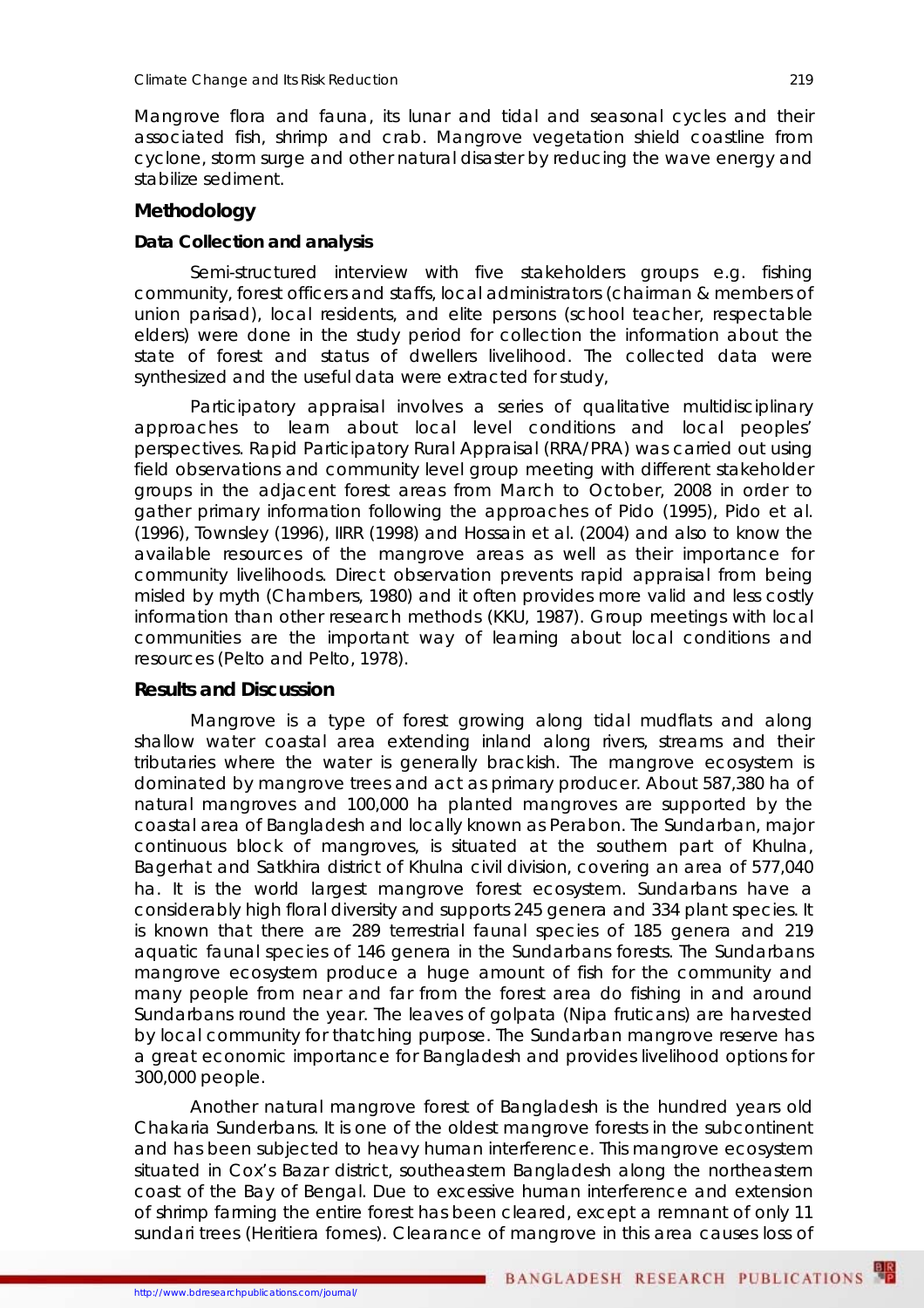coastal habitat and aquatic resources, increase erosion and vulnerability to natural disaster.

## *Climate change in Bangladesh*

Bangladesh is located between two different settings. Himalayas in north and Bay of Bengal in south. These two setting regulate and modify the climate of this region. Bangladesh is one of the countries which are suffering from adverse impact of climate change. The geographical location of Bangladesh makes the country vulnerable to climate change. Threats of climate change are sea level rise, droughts, floods, cyclones, land erosion, salinity intrusion and epidemic disease. As Bangladesh is a disaster-prone country and population density is high, the abovementioned types of disasters make the life of people more complicated. Due to increase of greenhouse gases in atmosphere for combustion of fuel, fossil and from industrial source global warming causes sea level rise. Sea-level rise as a consequence of global warming is caused by increase in seawater temperatures resulting to thermal expansion of water and melting of glacier and polar land ice (Kennedy *et. al.*, 2002).Two estimates of potential future sea level rise for Bangladesh are 0.30-1.5 m and 0.3-0.5 m for 2050 (DoE, 1993). These estimates show that a rise of 1.0 and 1.5 m would inundate 10% and nearly 16% of the country, respectively. Most of the impact of climate change comes to the country from Bay of Bengal and adjacent Indian Ocean. Bay of Bengal is a place of cyclone generation. Gray (1968) estimated that 10% of the world's tropical cyclones form in this bay. About 14% of Cyclones that formed in Bay of Bengal between 1881 and 1990 (110 years) hits in Bangladesh and 49% of world death occur in this country occur due to cyclones.



**Figure 1.** Impact of climate change on the coastal ecosystem of Bangladesh

Between 1991 and 2000, 93 major disasters were recorded in Bangladesh. The impacts of climate change effect community badly and the coastal community of Bangladesh first felt in 1970 and 1991, when two super cyclones hit the country and caused death of about 500,000 and 138,000 people respectively. In Bangladesh south west part of the country was affected by Category 4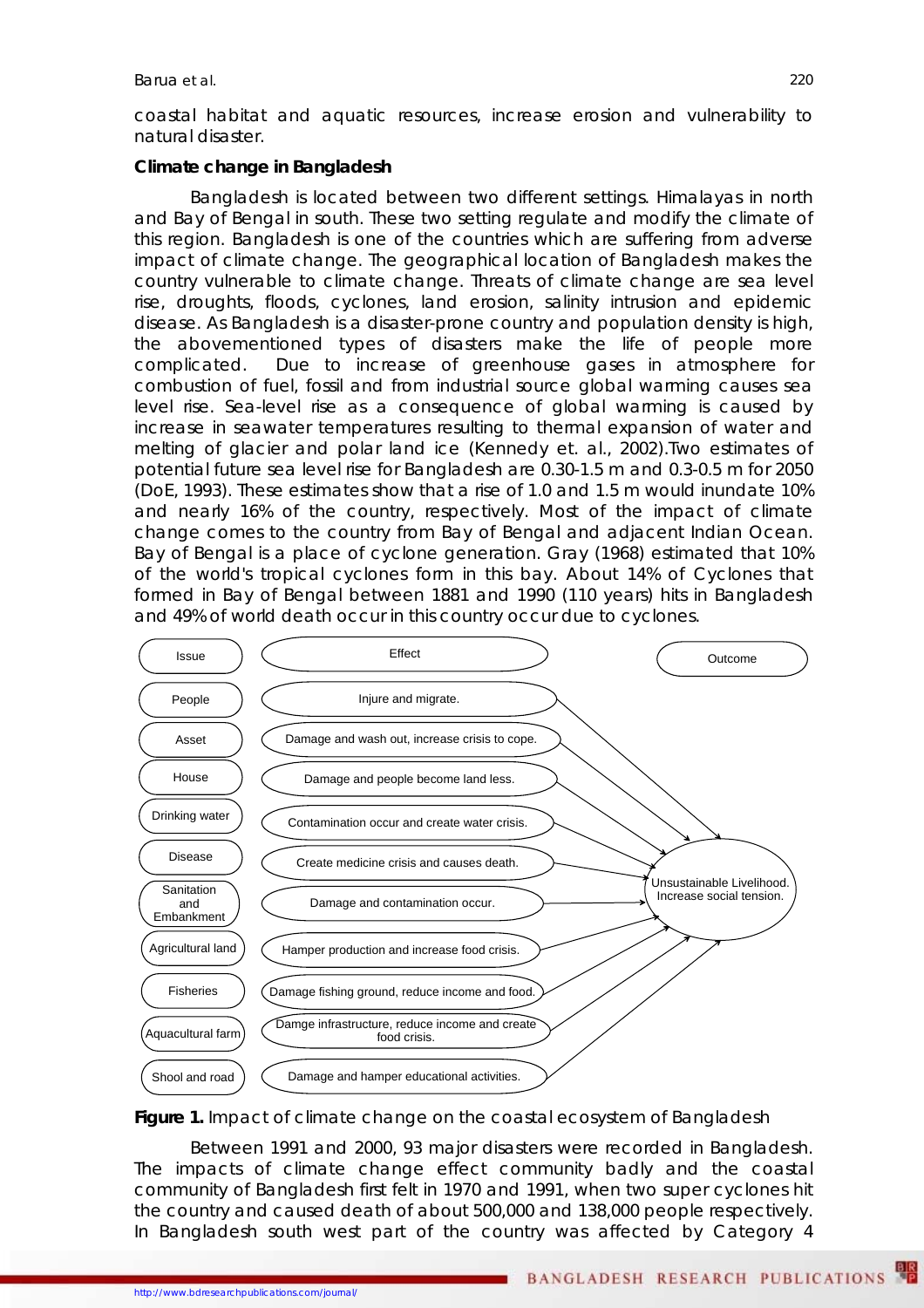Cyclone, Cyclone Sidr, in November 2007. Cyclone Nargis also occurred in 2007 and causes loss of forest in Myanmar. Cyclone AILA began as a disturbance on 21 May in the Bay of Bengal, strengthened as Category 1 cyclone, causes death of about 200 people and left hundreds of thousands more homeless. The floodaffected area of Bangladesh has also undergone significant increase. From 1954 onwards, flood record exists. Significant peak flooding occurred in 1955, 1974, 1987, 1988, 1998 and 2004; in 1988 and 1998 about two-thirds of the country was flooded, which cause significant loss of life and property (Fig 2)





# *Mangrove and risk reduction of Climate change*

Climate change constitutes a significant impact on the coastal areas of Bangladesh. Mangrove provides economic and environmental benefits that extend well beyond the function served in reducing impacts from climate change. Mangroves can fix greater amounts of CO2 per unit area than in tropical ocean, where fixed by phytoplankton. Mangroves are also capable to accumulate and sore carbon in the soil in huge amounts. A 20 year old mangrove stores 11.6 kg m<sup>-2</sup> of carbon with C burial rate of 580 g m<sup>-2</sup> yr<sup>-1</sup> and hence, plantation of mangroves provides great benefits to control global climate change by stabilizing atmospheric carbon (Fugimoto, 2000). The mangrove foliage produces flavonoids that serve as UV-screen compounds (Moorthy and kathiresan, 1997 a, b). Mangroves protect the environment by protecting coastal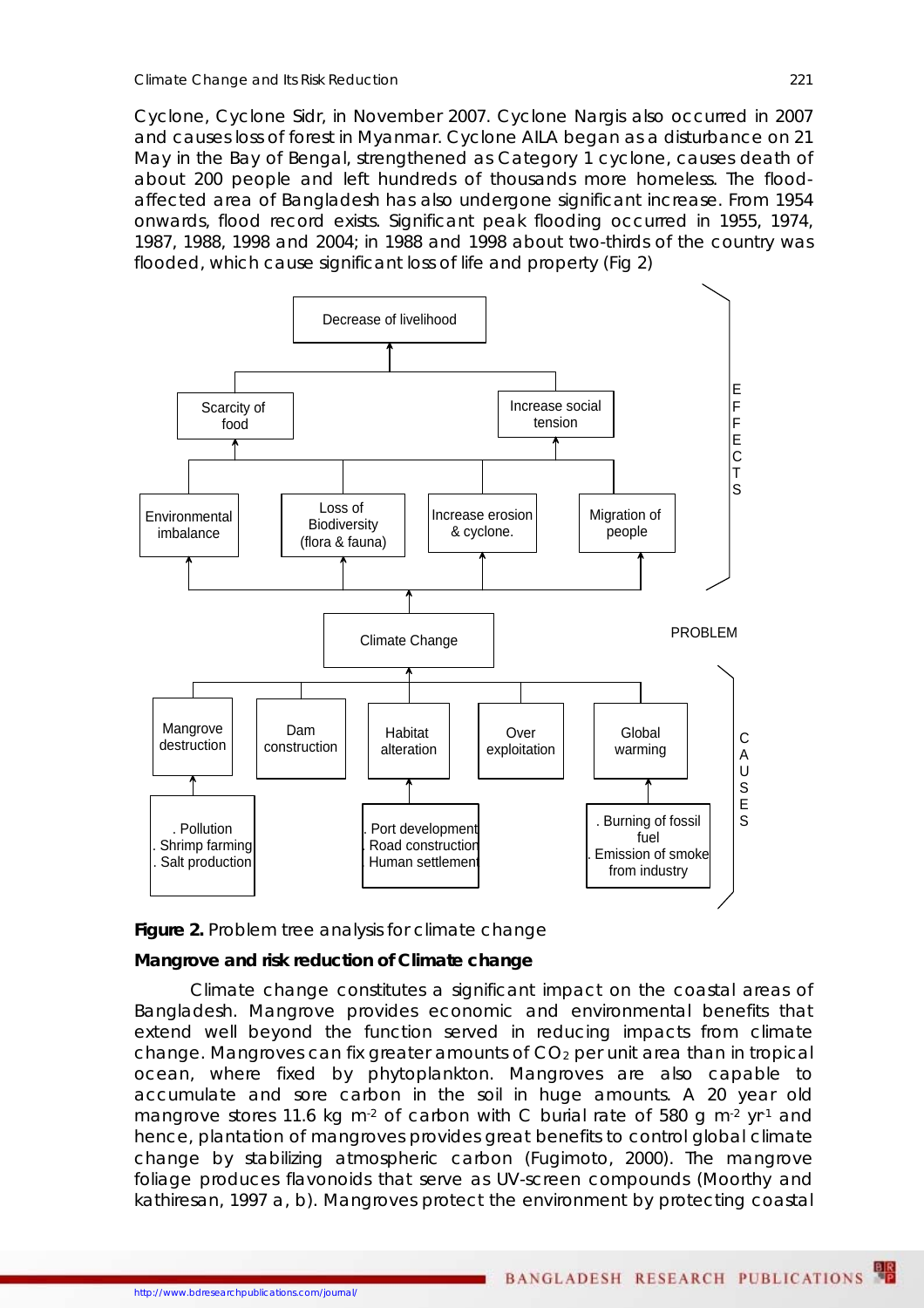areas and communities from storm surges, waves, tidal currents and typhoons. Mangrove acts as a buffer against wave energy (Fig- 2).



**Figure 3.** Tsunami wave run-up with mangroves forest barrier *(source: Forbes, 2007)*

The structures of the trees enable them to withstand rare heavy wave impacts and help to dissipate wave action from severe storms. Analytical models show that 30 trees per 100  $m<sup>2</sup>$  in a 100 m wide belt may reduce the maximum tsunami flow pressure by more than 90 % (Hiraishi and Harada, 2003). The crown and stem of mangroves serve as physical barriers against wind action. Mangrove forest, a network of coastal defenses, is capable of absorbing 30 to 40 per cent of the total force of a tsunami or typhoon and ensuring waves before they swirl over inhabited areas by the shore. Their specialized fringes like root system traps and holds sediments and reduce coastal erosion. The accumulation of sediment by the roots in mangrove forests also helps build land mass. Mangrove vegetation can alter topography and bathymetry through the process of sedimentation; reduce the vulnerability of the landscape to inundation due to sea level rise. Further, mangroves promote clear water by filtering and assimilating pollutants. It seems clear that in regions of the coast where extensive mangrove forests exist, they will help ameliorate the impacts of the climate change (Hossain, 2008). For example, in November 2007, coastal community of southwest region of Bangladesh was less affected when Category 4 Cyclone, Cyclone Sidr, hit in this region due to presence of Mangrove. But the impact of destruction of mangrove forest in southeast coastal region of the country first felt in April 1991, when a super cyclone hit the country and caused death of 138,000 people. That cyclone reminds the importance of mangrove forest as a 'bio-shield' to safeguard the coastal people. Rapid rate of emissions of greenhouse gases such as carbon dioxide, methane, nitrous oxide, ozone and chlorofluorocarbons from anthropogenic sources such as burning of fossil fuels, tropical deforestation and other human activities resulted to increase in global temperature, otherwise known as global warming and responsible for sea level rise. A 1 m rise in sea level would inundate 16% of Bangladesh's total land and 15% of the country's population will be landless. Mangrove trees produce peat from decaying leaf litter fall while the growth of pneumatophore, root, rhizome and stem trapped sediment in the water including leaf litter. The process of building peat and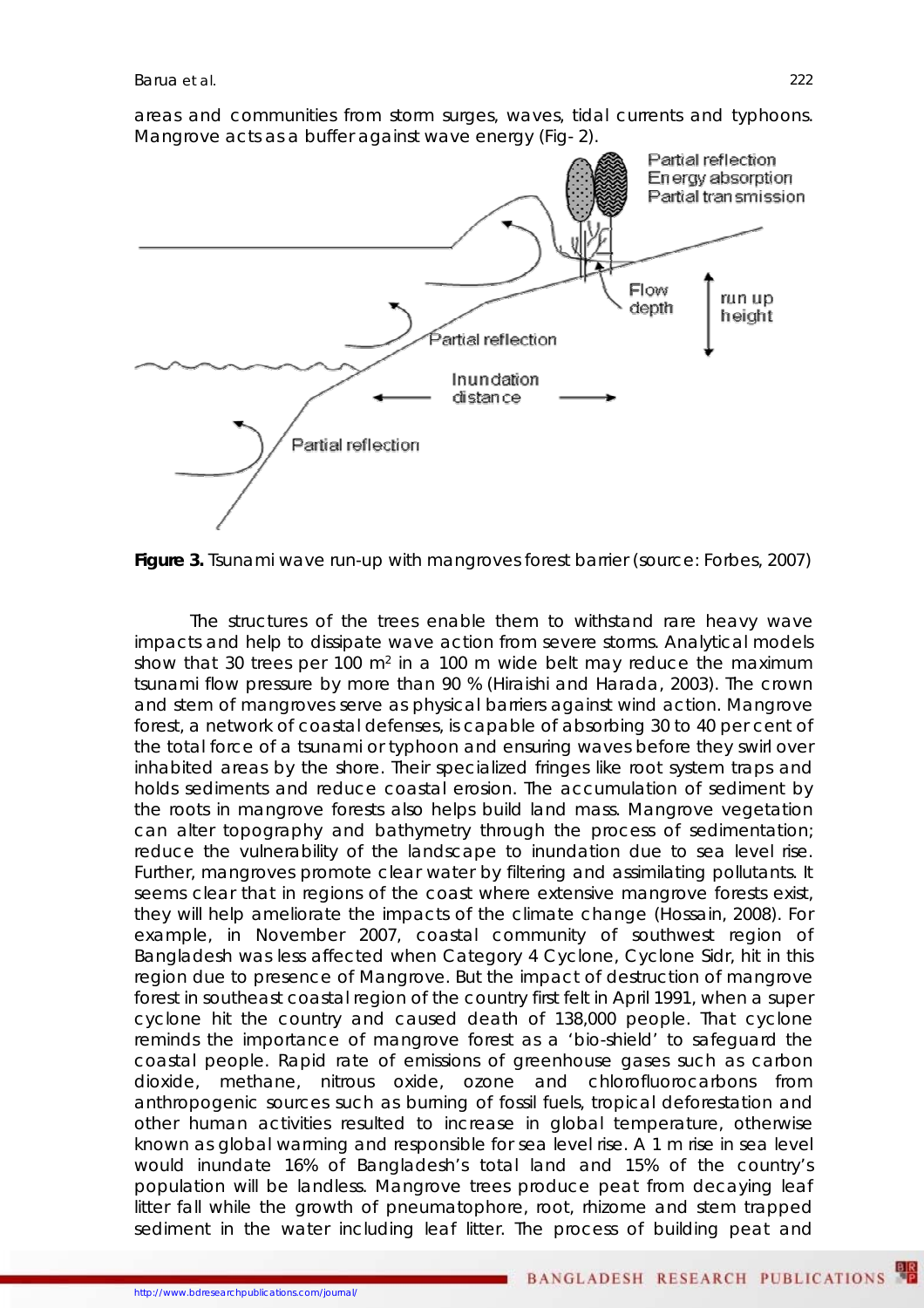accumulation of sediment helps coastal area to keep up with sea level rise. Mangroves function in flood control by decreasing the velocity of excess water during heavy rainfall. As water flows into mangrove forests, it naturally loss velocity as it collects and continues to spread out. Mangrove vegetation provides another natural barrier to fast moving water and therefore aids in flood speed reduction. The result of mangroves activity during floods is often decreased damage of surrounding areas (Hossain, 2009). Thus, mangroves are a part of the solution to climate change in the coastal community of Bangladesh by stabilizing and protecting coastal regions and providing environmental resources.

#### *Mangrove and livelihood*

The environmental benefits of mangroves, as well as their commercial uses, have made mangrove forests very important ecosystems. The benefits of mangrove ecosystem in terms of goods and services are shown in figure 4.



**Figure 4.** The productive and protective role of mangrove forest as goods and services *(Source: Hossain, 2009)*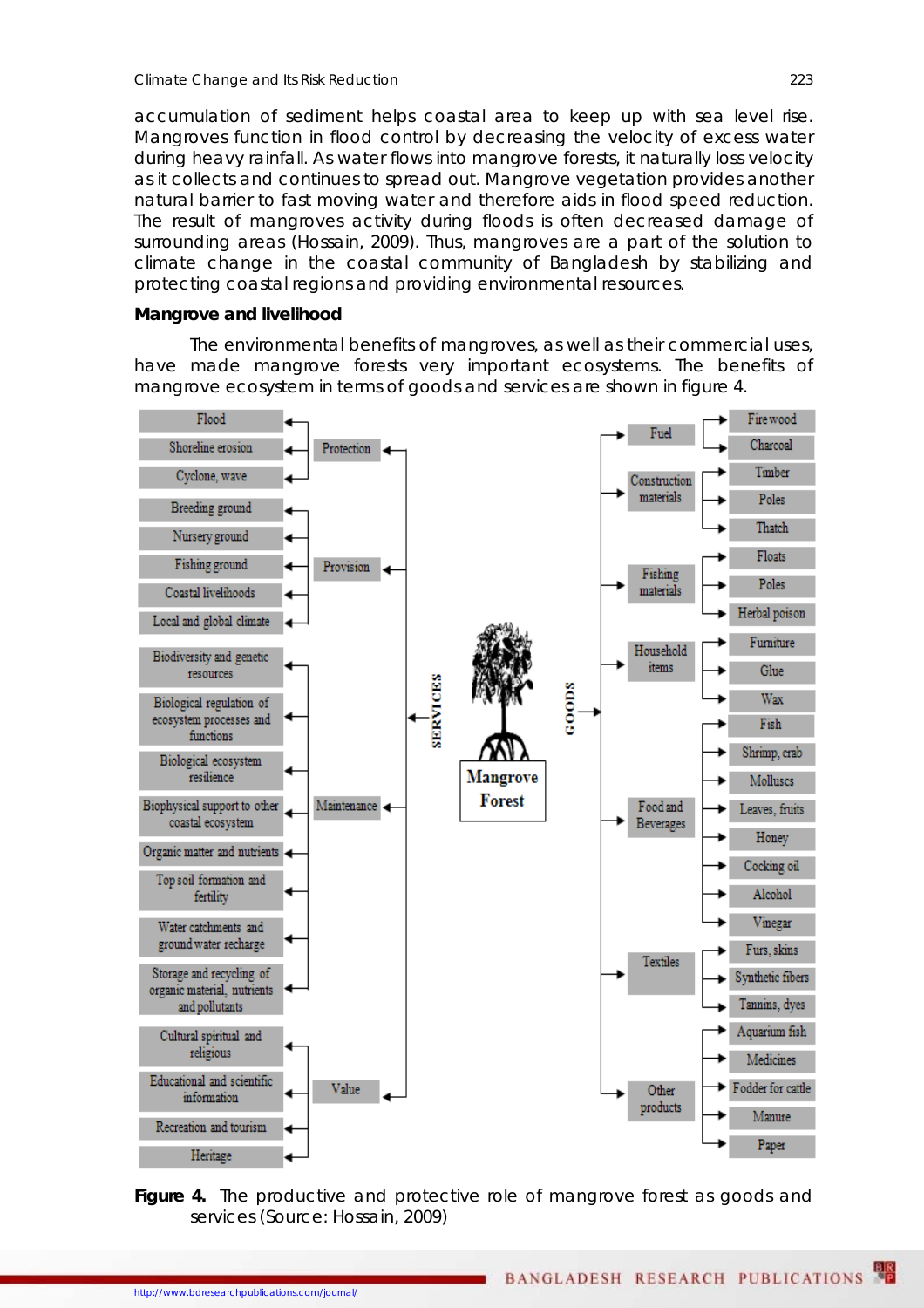Mangrove forests serve as diverse habitat for many species, including fish, birds, reptiles, amphibians, mollusks, crustaceans and many other invertebrates. Mangroves act as root of sea and, if there is no mangrove along the coast, there will be no or fewer fish in the sea and the sea will act as tree without its root. Mangroves provide nursery grounds form fish, prawns and crabs, and support fisheries production in coastal waters. The exposed prop roots and pneumatophore provide ample hiding places for fish. Many commercial shrimp and fish species are commonly available here. Mangroves produce leaf litter and detritus matter, from the leaf of mangrove trees which are valuable sources of food for animals in coastal waters. Up to 80% of global fish catches are directly or indirectly dependant on mangroves. From Sundarbans mangrove forests, an average of 6000 ton/ha is released per year provide a great source of natural food. Mangroves serve as recreational grounds for bird watching and observation of other wildlife by providing shelter for local and migratory wildlife. Mangroves are a good source of wood, timber and housing materials, firewood, charcoal, and of poles for fish traps. Fish, crustaceans and mollusks can be harvested from mangroves. Aquaculture and commercial fisheries also depend on mangroves for juvenile and mature fish species. Last but not the least; mangroves are sources of tannin, alcohol and medicine. The annual economic value of mangroves, estimated to be US\$ 200,000- \$900,000 per ha (Wells, 2006). Mangrove forests offer good opportunities for ecotourism and economic benefits to local coastal communities of Bangladesh. The mangrove forests have been shown to sustain more than 70 direct human activities, ranging from fuel-wood collection to fisheries. For the coastal dwellers of mangrove ecosystem area, the value of mangrove is not surprising. Local community has long recognized the socioeconomic values of mangrove ecosystems for their lives and livelihoods. These resources help to eliminate poverty. The local people are depending largely on the natural resources of mangrove forest for their living.

Major activities in mangrove forest area are shrimp farming, salt production, collection of fuel wood, fry collection, cattle grazing and human settlement. Mollusc shells are collected from mangrove by fishermen for lime preparation. Mangrove twigs are used as firewood to the local people due to the high caloric value. The mangrove wood with high content of tannin is used as timber for its durability. The pneumatophores of mangrove trees are used by local fishermen for stopper and float making. Mangrove extracts as indigenous medicine; for example, *Avicennia* species have tonic effect. The fruits of *Sonneratia* species are used for beverage preparation. Extracts from mangroves seem to have a potential for human, animal and plant pathogens and for the treatment of incurable viral diseases like AIDS (Kathiresan, 2000).

#### **Conclusion**

Climate change has created significant impact on coastal rural people of Bangladesh, changes the life style and destroys the livelihood options. A well developed mangrove forest ensures different goods and services for local people and attracts mangrove dependent species to enhance biodiversity. As the natural disasters are increasing around the globe it is essential to protect mangrove for human welfare to improve protection against typhoons, storm tides, tsunamis and other ensuing catastrophic consequences.

#### **References**

Chambers, R., (1980). Rapid rural appraisal: rationale and repertoire. Discussion paper. Institute of Development Studies, Sussex, UK.